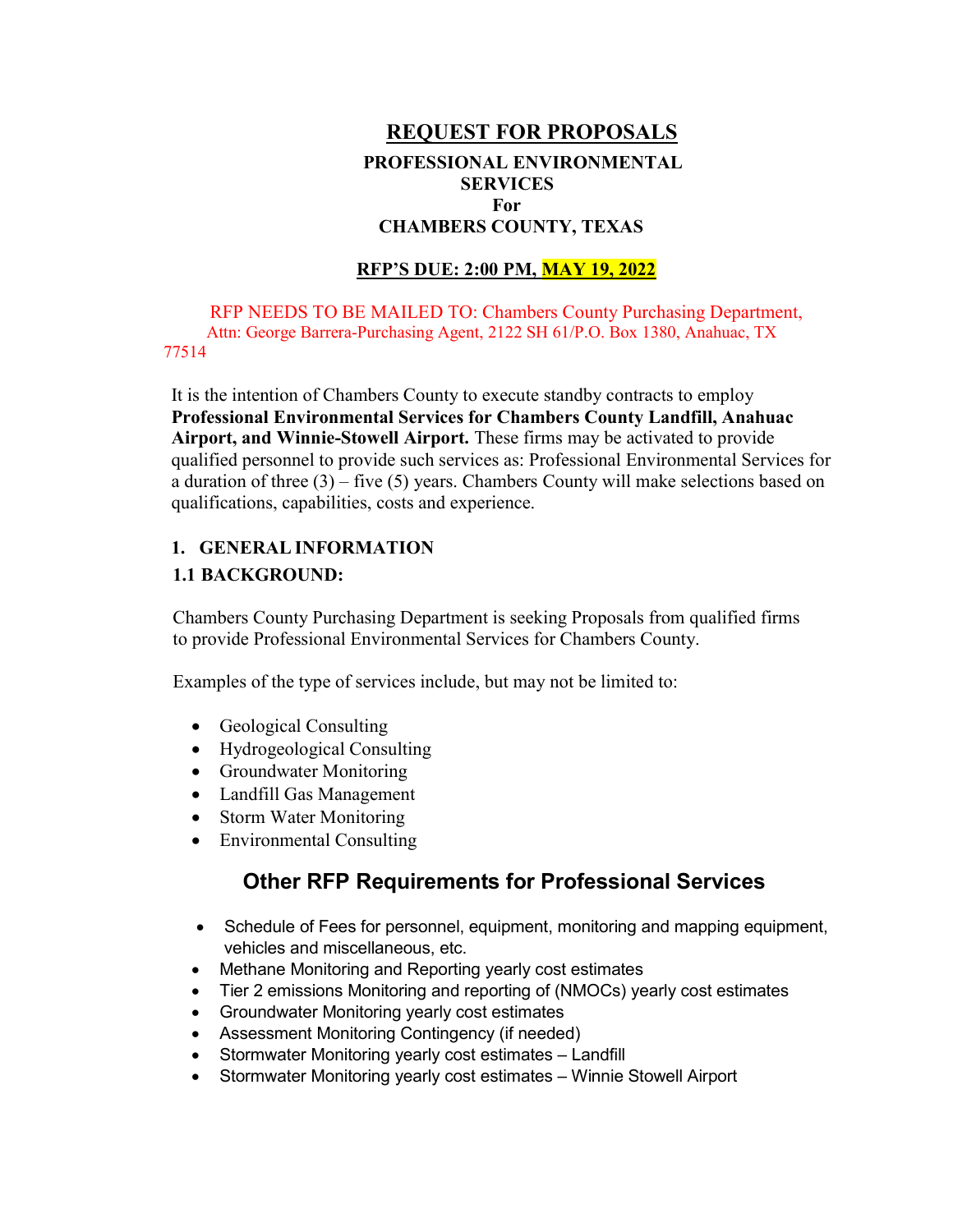- Stormwater Monitoring yearly cost estimates Anahuac Airport
- Title V Reporting and Compliance yearly cost estimates
- Terms of Agreement for Professional Services between Chambers County and Client

To be considered for selection, interested firms must submit a written Proposal for the range of Professional Environmental Services and a schedule of proposed prices. All RFP's must have a notarized non-collusion affidavit or the proposal will not be accepted. No faxed or emailed proposals will be accepted.

PURPOSE: This Request for Proposals (RFP) for Professional Environmental Services must be submitted with sufficient information to enable Chambers County officials to clearly understand the services and the costs for those services in order to make an informed decision as to the best provider of the greatest level of services which the County may need.

## 1.2 LOCATION – Chambers County, Texas:

**1.3 DELIVERY METHOD:** The delivery method for the projects is as of yet undefined by Chambers County, however the method selected will be in compliance with the applicable Texas Government Code.

### 1.4 This section intentionally not used.

1.5 ISSUING OFFICE: This RFP is issued by Chambers County Purchasing Department on behalf of the Chambers County Commissioners Court.

1.6.1 RIGHTS RESERVED: Chambers County expressly reserves the right to accept, reject, and waive any informalities in any and all Proposals submitted.

This Request for Proposals does not commit Chambers County to pay any costs incurred prior to execution of a contract. Issuance of this material in no way obligates Chambers County to award a contract or to pay any costs incurred in the preparation of a response. Chambers County specifically reserves the right to vary all provisions set forth at any time prior to execution of a contract where it deems it to be in the best interest of Chambers County.

1.6 EVALUATION OF RFP's: Chambers County will base its selection(s) on the following criteria: demonstrated competence in setup and provision OF Professional Environmental services; experience and success in working with county governments in the State of Texas; See list of weighted criteria in Section 4 of this RFP.

1.7 MANNER OF AWARDING CONTRACTS: If contract(s) are awarded, Chambers County may award professional services standby contracts to one or more qualified submissions. Activation of any contract shall be by written Notice to Proceed, executed under the signature of the County Judge, based upon the specific scope of work, duration, and need at the time.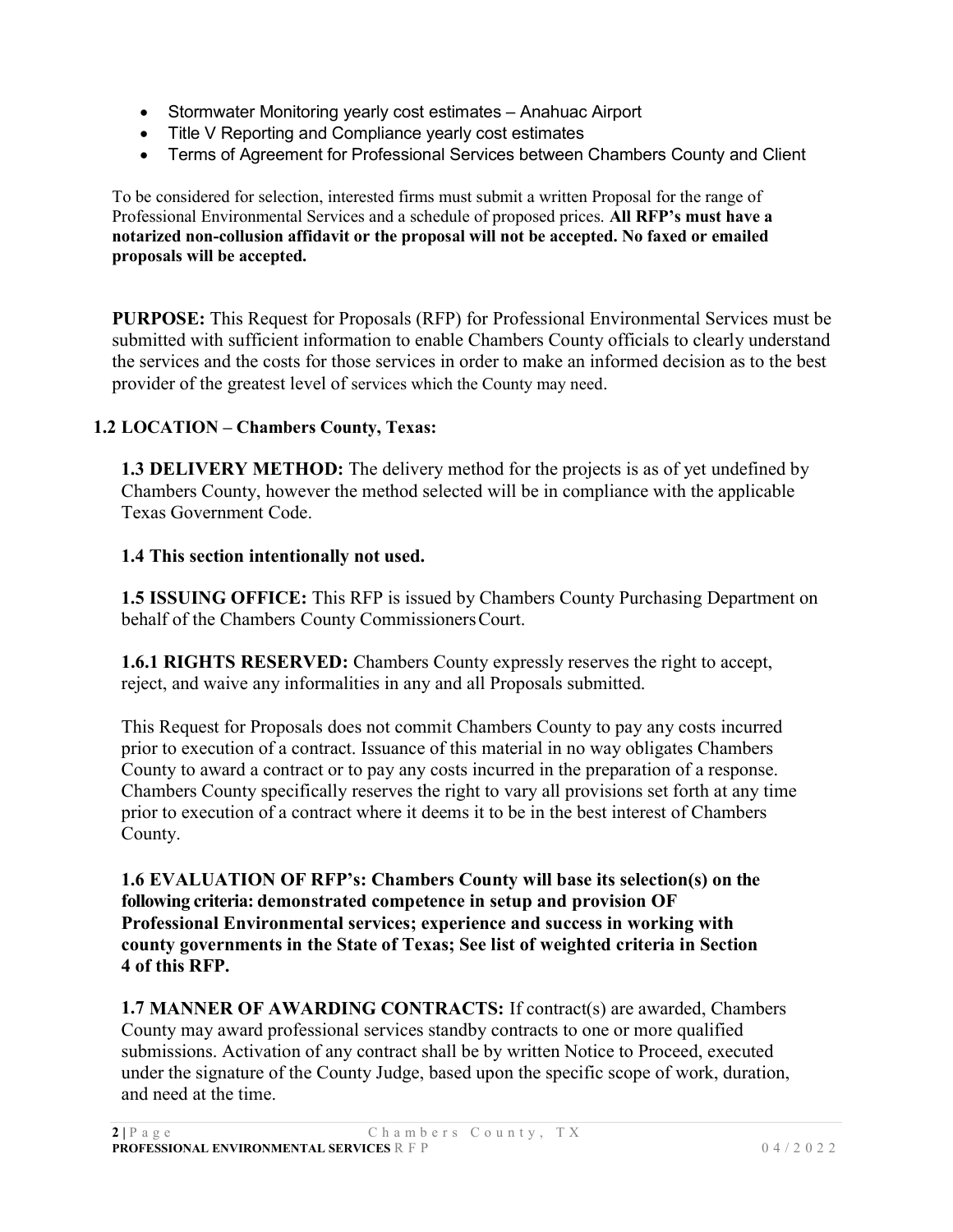# 1.8 PROPOSED SCHEDULE: Selection Of firms

Date: May 2, 2022 – Issue RFP

Date: May 19, 2022 – 2:00 PM RFP's due to: Chambers County Purchasing P.O. Box 1380, Anahuac, Texas 77514-1380

Date: May 20, 2022- Short-listed Contractors

Date: May 24-26, 2022– Interview Dates (if Necessary): TBD

Date: **June 14, 2022** – Presentation of contract(s) to Chambers County Commission for consideration of execution.

## 1.9 SUMMARY OF SERVICES REQUIRED: Not used

1.9.2 GENERAL SERVICES: Professional Environmental Service agreement for groundwater, methane, and storm water services at Chambers County Landfill, Anahuac Airport, and Winnie-Stowell Airport.

1.9.3 CONCEPTUAL DOCUMENTS:

Not used

1.9.4 PERSONNEL: The selected Service Provider(s) shall provide evidence of sufficient qualified staff to fully perform any required services in accordance with the general scope of services established by Chambers County in this document.

1.9.5 COORDINATION: The selected Service Provider(s) will be required to work with Chambers County staff and officials to meet workload, schedules and deadlines when activated.

# 2. REQUEST FOR PROPOSALS (RFPs) SUBMITTAL

2.1 NUMBER OF COPIES OF THE RFPs NEEDED: Any qualified person or firm wishing to submit a response to this Request for Proposals (RFP) shall provide **three** (3) copies of the RFP, two (2) of which shall be bound, and one (1) shall be unbound. No other distribution of the RFP will be made by the Service Provider(s). On each copy, the Service Provider(s) shall print or type his/her name and manually sign the RFP.

2.2 OFFICIALS NOT TO BENEFIT: No County officer or employee shall be admitted to any share or part of this contract, or to any benefit that may arise from it.

2.3 FEDERAL OR STATE DEBARMENT: No company/corporate principle or Officer, licensed professional, or corporation involved in the assessment, supervision (Contractor) or general office administration services, or their management of any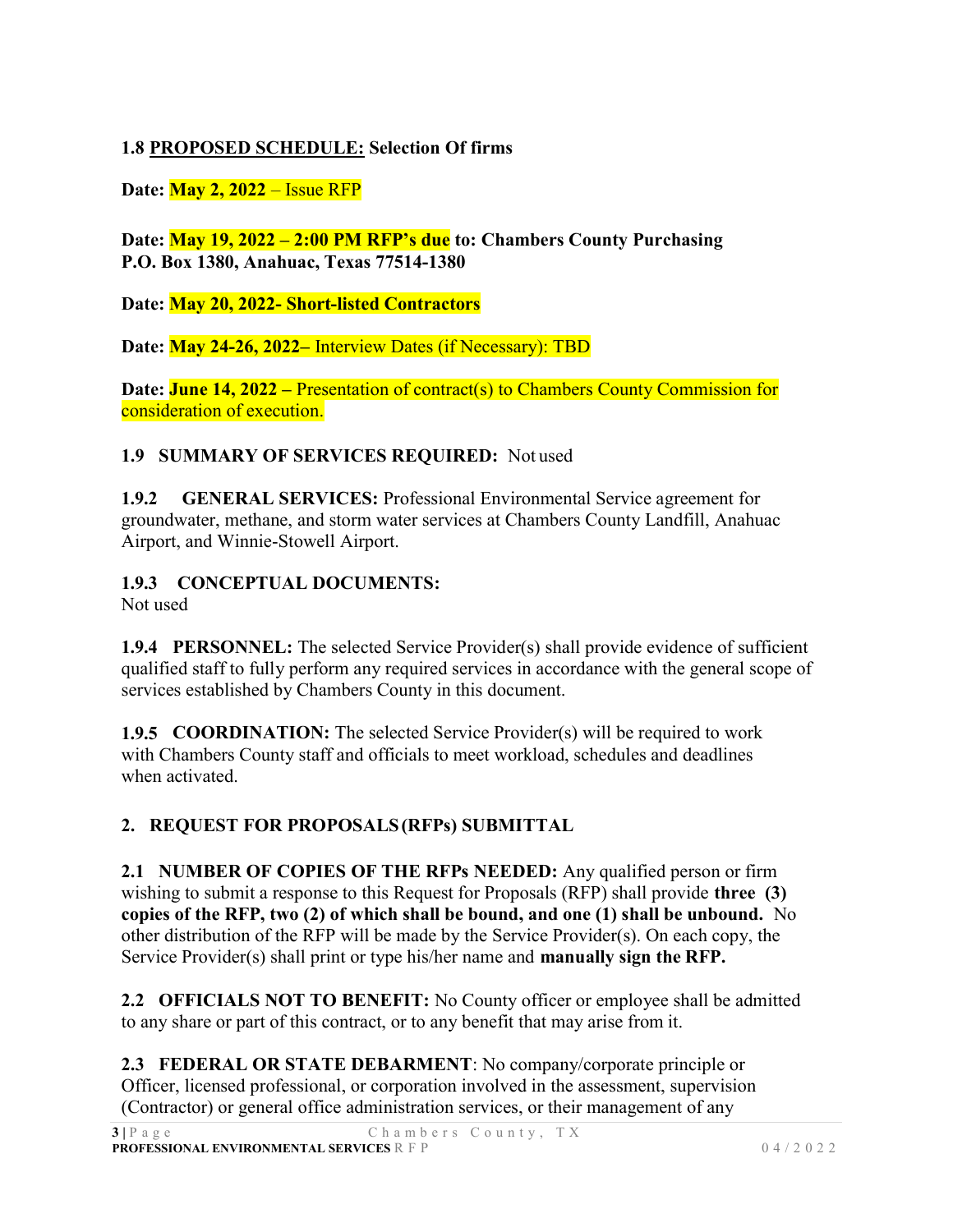Chambers County project, current or future, arising from this RFP can be listed on any current State or Federal Debarred Contractor's List. Respondent shall certify and attest that "no company/corporate principle or Officer, licensed professional, or corporation involved in the assessment, supervision (Contractor) or general office administration services is listed on any current State or Federal Debarred Contractor's List." Failure to provide that certification shall result in the disqualification of any respondent.

2.4 REJECTION OF RFPs: The County reserves the right to accept or reject any and all RFP's received as a result of this Request for Proposals to serve the best interest of the County. The County will not pay for any information solicited or obtained through any response.

2.5 INCURRING COSTS: The County is not liable for any cost incurred by any service provider, arising out of this RFP prior to issuance of a written Notice To Proceed bearing the County Judge's signature.

2.6 PUBLIC RECORD: The contents of any RFP are exempt from Public Open Records laws prior to the date that they are publicly opened. Once these RFP's have been publicly opened, all documents within those RFP's are subject to the public accessibility rights as set forth in Texas Government Code Chapter 552.

# 2.7 WOMEN-OWNED, MINORITY-OWNED AND HISTORICALLY

UNDERUTILIZED BUSINESSES (HUB): Service provider firms responding to this RFP, shall provide Chambers County with their HUB Certification by the Texas State Comptroller's Office, Statewide Procurement Division.

2.8 INQUIRIES: Questions regarding this RFP must be submitted via email to:

Mr. George Barrera Chambers County Purchasing 2122 SH 61/P.O. Box 1380 Anahuac, TX 77514 Phone: (409) 267-2448 Fax: (409) 267-3962 E-mail: gbarrera@chamberstx.gov

Questions and answers that change or substantially clarify the Request for Proposals will be affirmed in writing and copies will be provided to all Service Providers on record, of having received an RFP. Service Providers receiving the RFP via Internet download should be certain to provide appropriate contact information utilizing the interactive form provided on the Internet site. Any inquiries relating to this RFP must be submitted via email and received no later than 8:00 A.M. on May 13, 2022.

ADDENDA TO THE REQUEST FOR PROPOSALS: In the event it becomes necessary to revise any part of this RFP, addenda will be provided to all Service Providers who received the RFP prior to the response due date, and who are recorded as having received it. No addenda will be issued and no questions will be answered after 2:00 P.M. on May 13, 2022.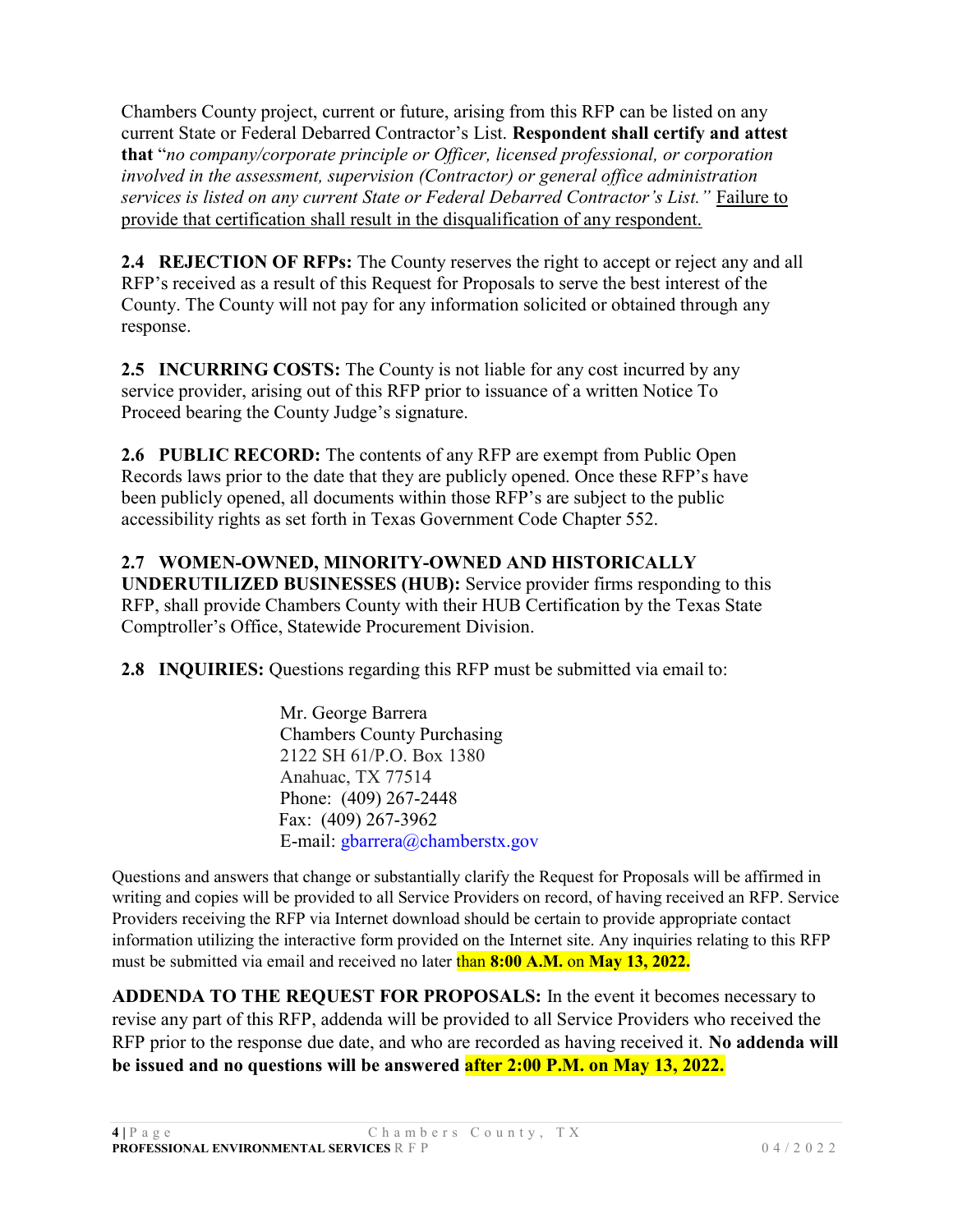2.9 RESPONSE DATE: To be considered, RFPs must arrive at the issuing office or department on or before  $2:00$  P.M. on May 19, 2022. A Service Provider mailing a RFP should allow normal mail delivery time to ensure timely receipt of the RFP by the due date and time. Responding firms shall have sole responsibility for timely delivery of their RFP. No faxed submittals will be accepted. NO LATE SUBMITTALS WILL BE ACCEPTED.

2.10 TYPE OF CONTRACT: The County will utilize a standard Agreement for Standby Services in contracting for professional services. The characteristics of that agreement include:

2.10.2 An indemnification provision holding the County harmless from negligence on the part of the professional, professional's employees, agents or consultants;

2.10.3 A requirement that the service provider comply with all local, State and Federal Codes, Regulations, and standards (2CFR200, EEOC, Davis-Bacon etc. when required), professional certifications, and licenses;

2.10.4 A requirement that the service provider show proof of and carry the following insurance: Commercial General Liability with minimum limit of insurance is established at \$1,000,000 for each occurrence and 2,000,000 general aggregate. Automobile Liability with combined single limit of \$1,000,000; Worker's Compensation as required by law; and Professional Liability (errors and omissions) minimum of \$5,000,000. Chambers County shall be listed as an "Additional Insured", "With Waiver of Subrogation in favor of Chambers County".

2.11 ACCEPTANCE OF RFP AND RFP CONTENT: To be considered, Service Providers must submit a complete response to this Request for Proposals. The contents of this RFP and the RFP of the selected service provider may become contractual obligations, if a contract ensues. RFP's must be signed by an official authorized to bind the firm(s) to its provisions. The service provider will make no other distribution of the RFPs.

2.12 RFP PREPARATION: Each RFP should provide a straightforward, concise description of the Service Provider's ability to meet the requirements of the RFP. Emphasis should be on completeness and clarity of content.

2.13 ORAL PRESENTATION(S): A Service Provider who submits a RFP may be required to make an oral presentation of its qualifications to a selection committee and/or the Chambers County Commissioners Court. These presentations provide an opportunity for respondents to clarify their qualifications to ensure thorough mutual understanding. The Issuing Office will schedule these presentations.

2.14 CONTRACTOR RESPONSIBILITIES: The selected Service Provider(s) shall be required to assume responsibility for all services offered in the Request for Proposals. Further, the County will consider the selected Service Provider to be the sole point of contact with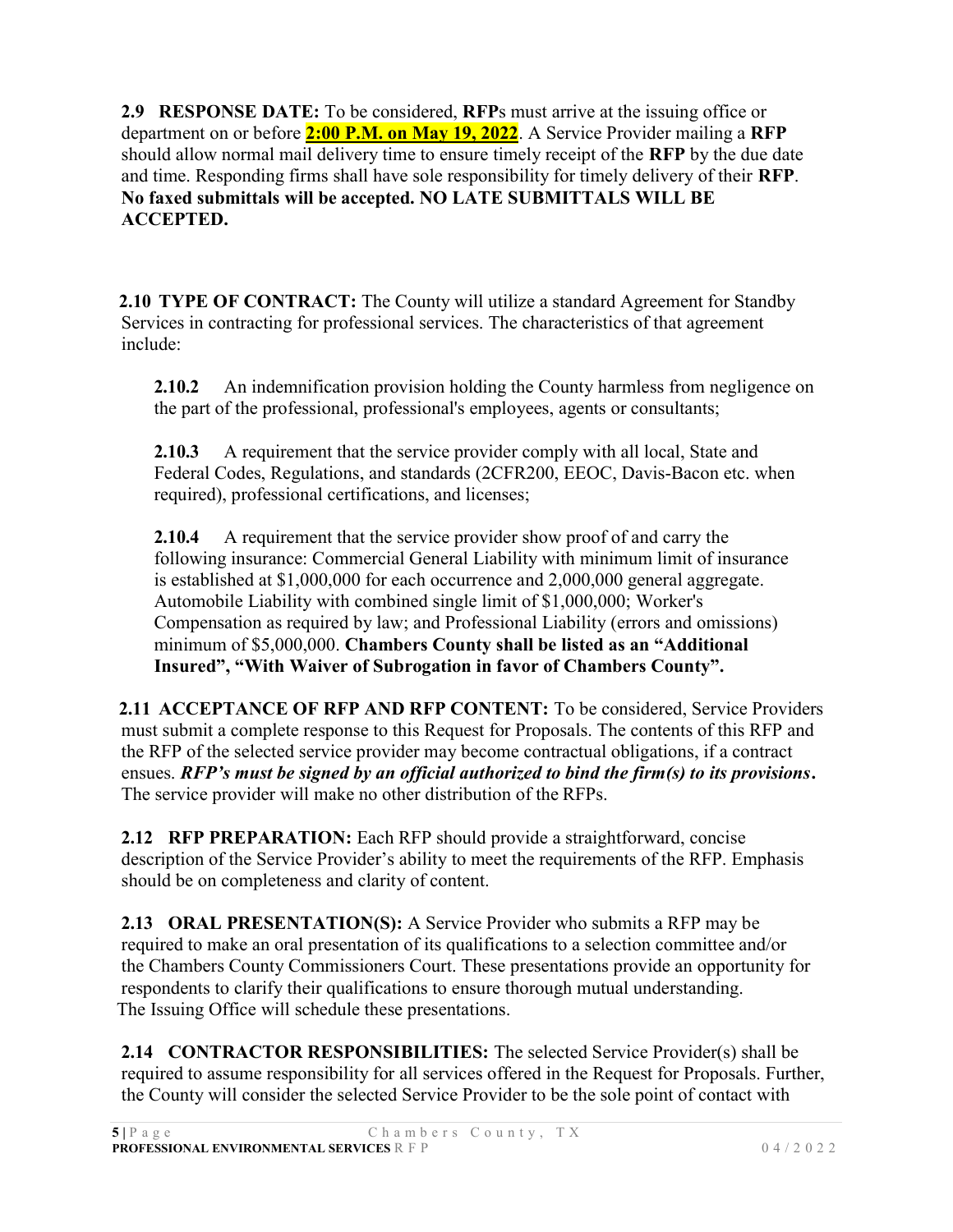regard to all contractual matters, including payment of any and all charges resulting from the contract.

# 3 INFORMATION REQUIRED FROM SERVICE PROVIDER:

3.1 COVER CITATION: The following citation should be on the cover: RFP SUBMISSION FOR PROFESSIONAL ENVIRONMENTAL SERVICES: Submitted to: Mr. George Barrera Chambers County Purchasing 2122 SH 61/P.O. Box 1380 Anahuac, TX 77514 Phone: (409) 267-2448 Fax: (409) 267-3962 E-mail: gbarrera@chamberstx.gov Statement of Qualifications Enclosed Date of submittal

3.2 LETTER OF TRANSMITTAL: The transmittal letter must include the following:

3.2.1 STATEMENT OF UNDERSTANDING: Brief statement of understanding of the work to be performed and a positive commitment to perform the work within the schedule included herein.

3.2.2 CONTACT PERSON: Name of the contact person or representative for the Service Provider, title, address and phone number. State whether the contact person is authorized to bind the Service Provider or, if not, identify who is authorized to sign on behalf of the firm.

3.2.3 LITIGATION SUMMARY: A litigation summary that briefly describes any claims or lawsuits that have been filed against the Service Provider that relate to the performance of professional services in the ten (10) years prior to 01 January, 2022 must be submitted. Identify the claim or suit by adverse party, case number, jurisdiction where filed and current status. If no summary is given or if a general statement is given which also refers the County to inquire with a firm's counsel, the RFP may be considered NON-RESPONSIVE and eliminated from consideration. This statement may be submitted as a separate document in a sealed envelope, but must be provided at the same time that the RFP is submitted.

3.3 SERVICE PROVIDER INFORMATION: The Service Provider will provide information about the Service Provider(s) and the personnel to be assigned to this project. Be sure to include:

3.3.1 NAME AND ADDRESS: The name and business address of the Service Provider and principal who would be responsible for the work.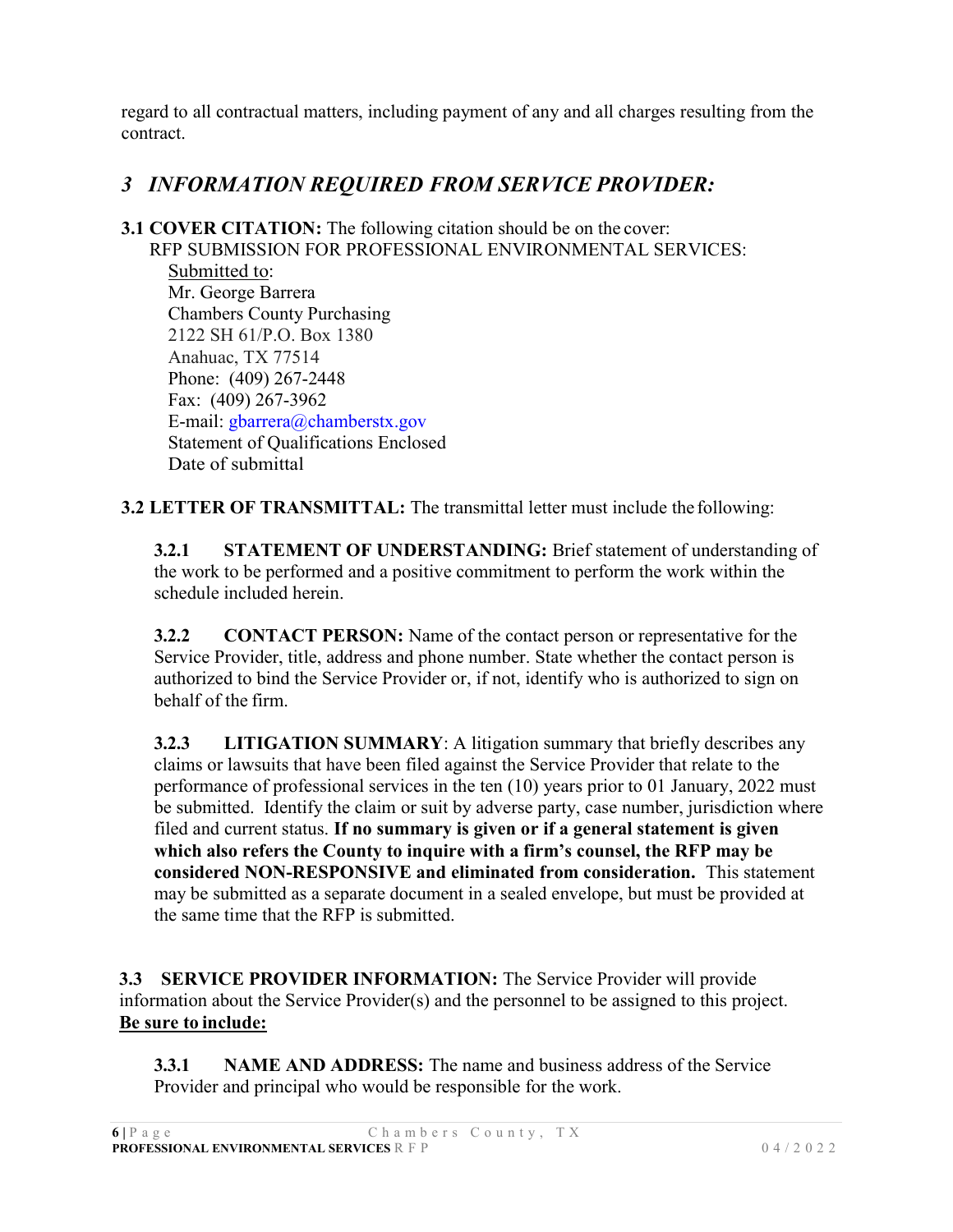3.3.2 RESUMES: Current resumes of the proposed: PRINCIPAL IN CHARGE; SITE MANAGER, and OTHER KEY PERSONNEL to be committed to the County. Only submit resumes of individuals who would likely work with Chambers County.

3.3.3 RECENT PROJECTS: A list of clients and projects recently completed or in progress by the Service Provider that is of similar scope to this proposed (within the prior 12 months). If projects have already been completed, submit the services, time and charges for the work project.

**3.3.4 REFERENCES:** A list of City and County government references complete with names, addresses, and phone numbers.

**3.3.5** AVAILABILITY: An assessment of the present and projected workload at the office where potential staff would originate and current staff availability.

3.4 APPROACH: Describe firm's approach. Provide a statement presenting the firms understanding of this scope of temporary staff augmentation services, indicate how quality control, scheduling and cost management capabilities will be applied to the County's needs. Describe the firm's approach to working with contractors.

**3.5 STATEMENT OF WORK:** Identify and outline what the Service Provider proposes to provide to Chambers County. Describe the Service Provider's approach to performing the specific services required in this RFP.

**3.6 COUNTY SERVICES REQUIRED:** Identify how the Service Providers would have their staff work with Chambers County staff and/or officials: management philosophy, customer service and dispute resolutions.

3.7 MANAGEMENT PLAN (ORGANIZATIONAL CHART): Describe in both narrative and graphic form how the Service Provider proposes to manage their personnel on site in Chambers County.

Provide general information on the Service Provider's organization and management processes anticipated for off-site work in Chambers County. This section should clearly demonstrate who will have overall responsibility and what the lines of authority will be.

# 4 SELECTION CRITERIA

Commissioners Court prohibits unsolicited verbal or written communications from competing companies which may pertain or relate directly or indirectly to any RFP being evaluated by the selection committee or the Commissioners Court which has been submitted in response to this RFP and which contemplates award of a professional contract, unless provided for in this RFP. Any such contact is grounds for disqualifying any applicant submitting an RFP.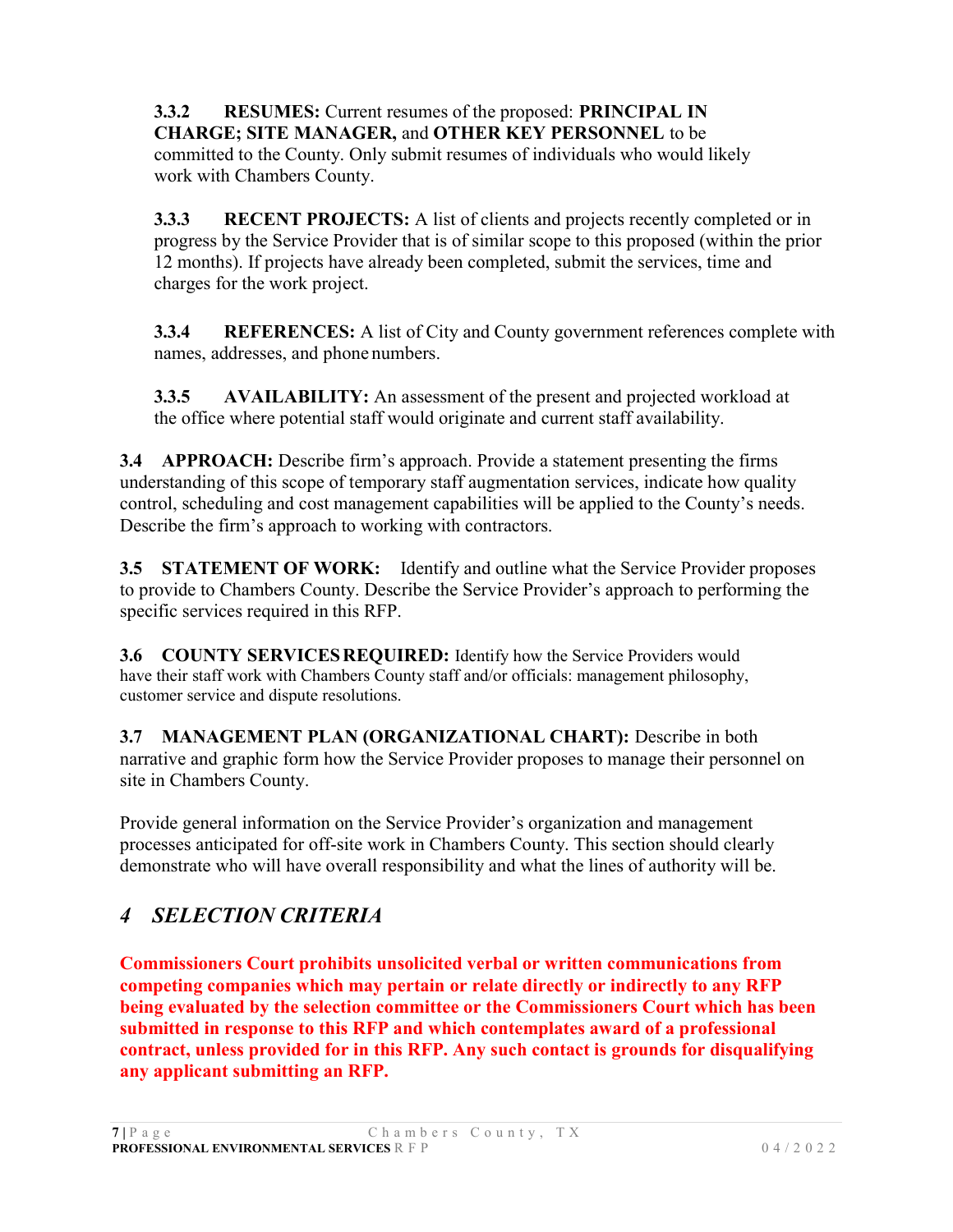Negotiations will be undertaken with the Service Provider(s) who's RFP(s) best addresses the needs of the County and demonstrates the ability and experience to perform current and future work. County will first select the most appropriately qualified Service Provider for the requested services on the basis of competence and qualifications, and then will attempt to negotiate a contract at a fair and reasonable price. If a satisfactory contract cannot be negotiated with the most appropriately qualified provider, then the County will end negotiations with that entity and select the next most appropriately qualified Service Provider and attempt to negotiate a contract with that provider at a fair and reasonable price. Award of the contract will be to the responsive Service Provider whose RFP is most advantageous to the County.

RFP's will be evaluated on evidence of understanding of the problems, the objectives to be achieved, and the technical and administrative capabilities in relation to the needs of the County. The following criteria are those that will be applied in the evaluation of the RFP:

4.1 QUALIFICATIONS - The extent to which the Service Provider has personnel with the necessary licenses, qualifications, experience and training to perform the entire scope of work (30%)

4.2 PROFESSIONAL COMPETENCE - The extent to which the Service Provider has demonstrated competence in performing similar work for public agencies, as evidenced by the extent of former client satisfaction. (30%)

### 4.3 EXPERIENCE WITH LOCAL GOVERNMENT PROFESSIONAL

ENVIRONMENTAL SERVICES - The extent to which the Service Provider has been involved with the provision of Professional Environmental Services. (20%)

4.4 COSTS OF SERVICES – The net costs for the cited services as compared to the same or similar services of the other respondents. (20%)

## 5.0 STATEMENT OF NON-COLLUSION AND OTHER ADMINISTRATIVE FORMS -

Each respondent to this RFP Shall, as a condition of acceptance of their qualified response, submit the attached NON-COLLUSION AFFIDAVIT, signed and notarized as part of their submission. Failure to submit the signed and notarized NON-COLLUSION AFFIDAVIT will invalidate their submission and shall be disqualified for a Contract with Chambers County, Texas.

#### NOTE: BIDS NOT ACCOMPANIED BY THIS AFFIDAVIT WILL NOT BE CONSIDERED.